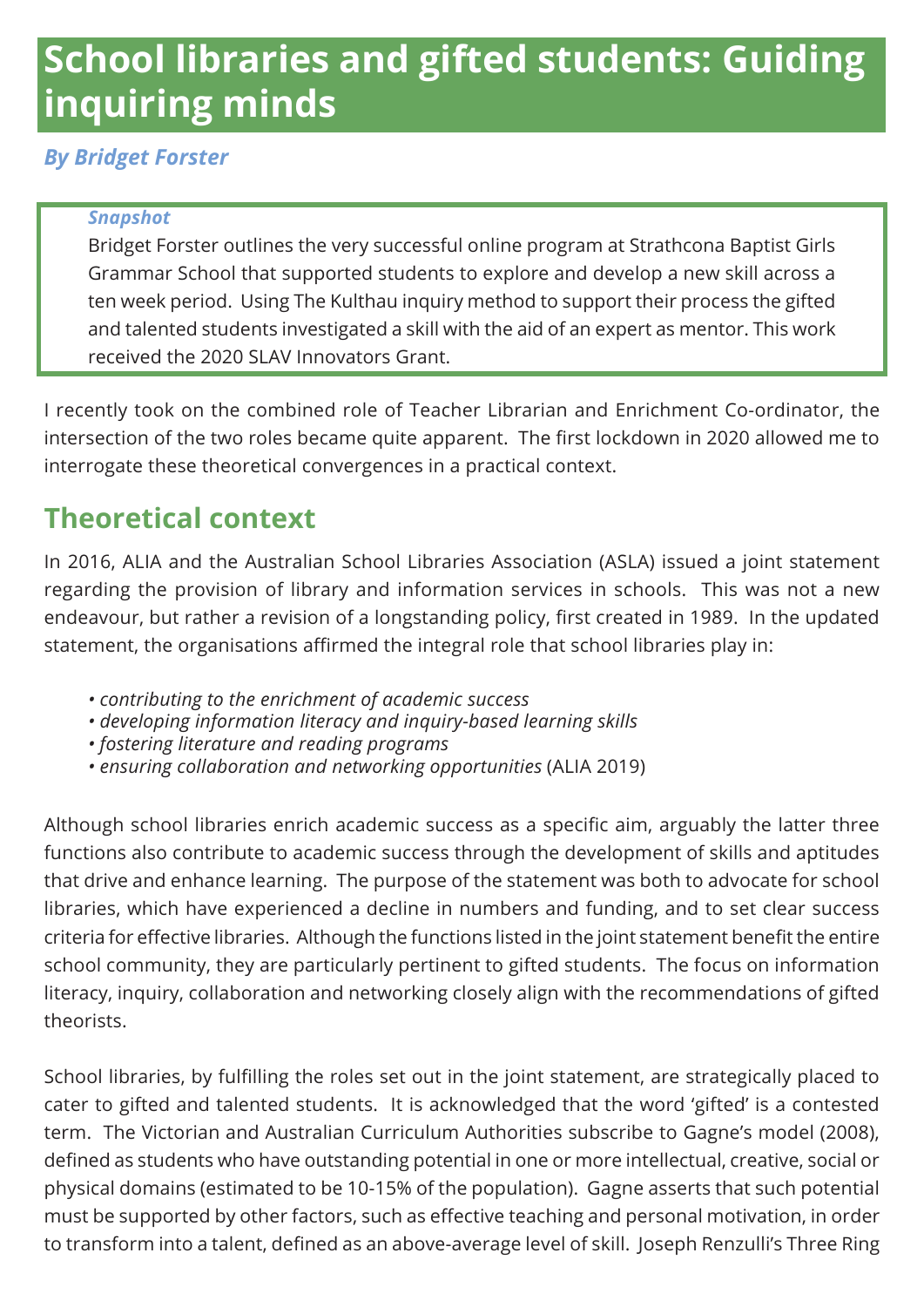model (2005) holds that giftedness relies on a combination of above-average levels of ability, creativity and commitment to a task. To this end, his Enrichment Triad model advocates for the provision of three types of extension: the exposure to a variety of experiences, topics and experts, such as guest speakers and excursions; the development of thinking skills, including through the use of advanced level reference sources; and extended investigation of a self-selected topic through inquiry and self-directed learning.

### **Research and inquiry for gifted learners – International exemplars**

The development of information literacy and inquirybased learning skills is an area particularly suited to the educational needs of gifted students. Gifted students thrive when tasks offer a suitable level of challenge and complexity, and allow students a degree of independence and choice, allowing them to pursue their interests. Information literacy is an area known for its complexity, and skills are difficult to attain, requiring persistence and expert instruction (Kulthau 2015). In fact, research

**The development of information literacy and inquiry-based learning skills is an area particularly suited to the educational needs of gifted students.**

undertaken by Stanford University into Fake News suggests that even college students struggle with basic skills in evaluating sources (Donald 2016). Similarly, Willison and O'Reagan from the University of Adelaide have created a Research Skills Development Framework to address the lack of basic research and evaluation skills in undergraduate students (2019). It is acknowledged

**Information literacy is an area known for its complexity, and skills are difficult to attain, requiring persistence and expert instruction (Kulthau 2015).**

that even post-graduate students require skill development in areas such as defining research topics as the basis for independent inquiry. Guided Inquiry projects, with information literacy instruction embedded in the process, lend themselves to student selected topics, offering the requisite independence and choice. A number of schools have adopted this approach as a means of extending gifted students.

At McNair Middle School in the United States, the Librarian and Gifted Education Teacher collaborated to design, implement and refine an independent research project in which students had a high degree of autonomy. After completing a survey to audit their current skills, students embarked on a project to attain a new skill in a discipline with which they had no prior experience (Thompson & Seward 2012). Adopting a similar model, Repinc and Juznic's action research focused on using Guided Inquiry Projects as a form of enrichment for gifted students (2013). Mixed age groups of students from 11-15 undertook a complex research project that culminated each year in an entry to the Slovenian National Tourism awards. Students researched their local area for the purpose of designing an effective advertising campaign to promote their area. The project followed Kulthau's inquiry framework (2015), and included a mixture of independent research, structured interventions and explicit instruction (Repinc & Juznic 2013). The use of mentors and experts external to the school was an important aspect of both projects.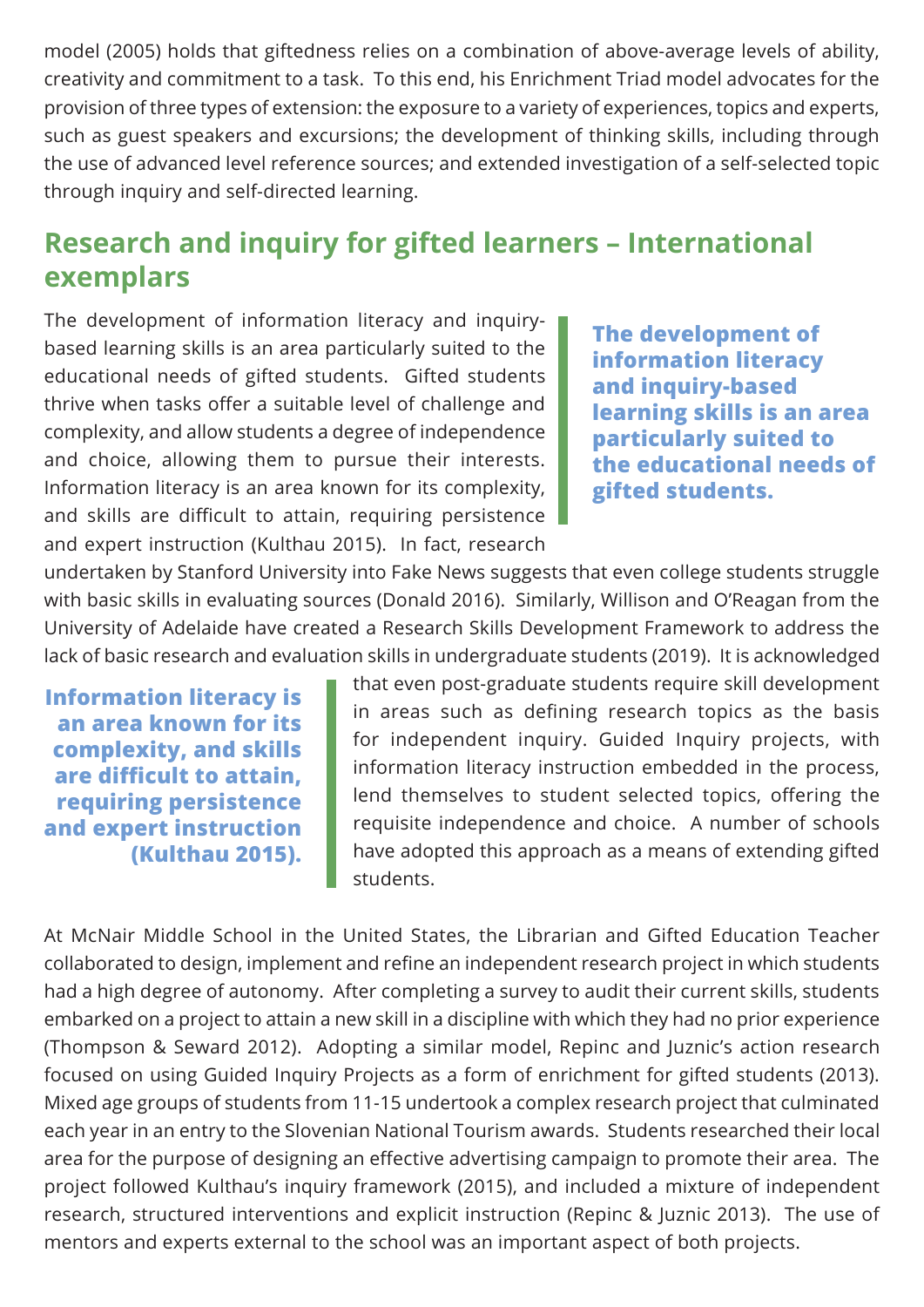Academic Librarians from the South Alabama Biomedical Library, Rossini, Burnham and Wright (2013), ran a summer enrichment program for highly-able high school students from minority backgrounds focusing on transferable information literacy and research skills. Although students did not choose the focus of their study, project topics were refined each year to better cater to student interest, thus research on health care careers was replaced by investigations into dating violence and teen obesity.

### **Research and inquiry for gifted learners at Strathcona**

While schools went into lockdown in Term 1, Strathcona's regular suite of Enrichment Activities and Excursions for gifted students was cancelled. This left a unique opportunity for students to embark on an Independent Learning Project from the comfort of their own homes. Inspired by the work of Thompson and Seward (2012) at McNair Middle School, we developed a program

that challenged students to 'Develop an Entirely New Skill' in just ten weeks with the help of an expert. Eighteen of the twenty students offered the challenge accepted. Students pursued a broad range of interests including wood whittling, photography, Auslan, time-management and creating sustainable fashion.

**…we developed a program that challenged students to 'Develop an Entirely New Skill' in just ten weeks with the help of an expert.** 

Students were introduced to the Guided Inquiry Framework (Kuhlthau, Caspari and Maniotes, 2012) and were taught specific skills pertinent to each step (e.g. search skills, evaluating sources, reading techniques) during weekly coaching sessions via the Microsoft Teams platform. They also spent at least two hours per week practising their new skill. Students used their own networks and approached organisations and guilds to find an expert in their chosen field to mentor them. Experts included a master carver who worked on the restoration of Windsor Castle; the CEO of an App Design Company; and a number of professional artists and musicians. Students received feedback on their process at several points during the challenge.

Students were exposed to a range of possibilities before they began their projects. In our first formal meeting, students were shown a list of potential areas of investigation before meeting in small groups and brainstorming their own suggestions. The best of these were shared with the wider cohort. Interestingly, most students veered towards topics suggested by their peers, although beginning with a list was a crucial jumping off point. Students were then introduced to a range of sources with which to begin their search; these included school databases, Futurelearn, iTunesU, Lynda (formerly available through public libraries), and the State Library of Victoria. After exploring possible courses and fields of exploration online, students documented where they had browsed and listed their top three topics, singling out the one they were most excited about pursuing. In a subsequent session, students worked together to narrow down and define their topics. The sentence stem, "How might I….in order to…" helped students to focus their inquiry.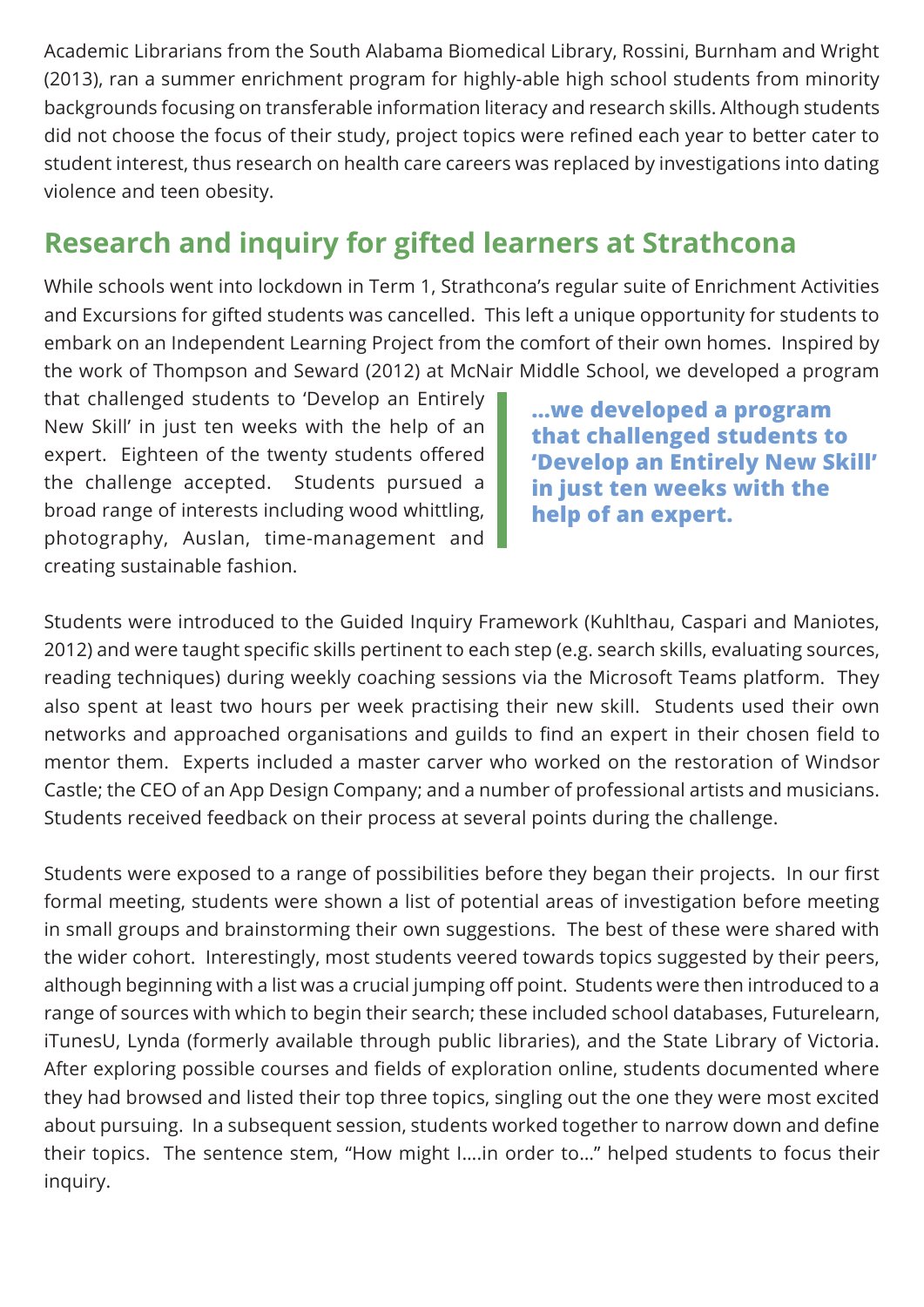**Students researched the best way to learn and develop their skill…**

Students researched the best way to learn and develop their skill; for some this was via an online course and for others it was by consulting online forums or reading articles and books. Each potential resource was documented with an accompanying evaluation. To help them to navigate the web more effectively, students were taught how to compile search terms, and use

correct syntax to target their search queries. They also learnt about accessing the deep web through searching archives and online repositories. The various stages of the research process presented opportunities to provide explicit instruction on source evaluation, reading strategies and note-taking in a relevant context. Students also came to realise that people with expertise can be one of the richest sources of information.

**Students also came to realise that people with expertise can be one of the richest sources of information.**

Students used their own networks and approached organisations and guilds to find an expert in their chosen field to mentor them. (Strict child safety requirements were put in place to safeguard this process.) Before approaching experts, students participated in a brief letter-writing workshop, enabling them to write a polite request with clear and finite terms of commitment, while conveying their enthusiasm for their chosen field of endeavour. Writing with appropriate formality was another skill honed by this process.

As students began to learn about and practise their skills, they documented their progress in a weekly learning journal entry in OneNote. Photographs of failed crafting attempts, handwritten research notes, summarised mentor feedback and transcripts from interviews were all posted in what became a patchwork of learning. The brief reflections that accompanied these entries were often insightful as students thought deeply about their approach to learning and the intersection of success, failure and persistence.

#### **How Inquiry supported collaboration and networking at Strathcona**

The project was unique in that it called for students to look beyond the confines of their campus for sources of learning and expertise. This led to fruitful partnerships with leaders in industry, technology and the arts. Students gained useful skills in networking by approaching experts and asking for mentorship; they also drew from the connections of their families, peers and teachers. When one student wondered how they might find an expert in architecture, another mentioned that her father was an architect. Other students received helpful recommendations of professional photographers, music producers and artists they might wish to contact from our visual and performing arts staff. Parents also helped with enlisting experts; calling on childhood friends who were now CEOs, aunts working in the fashion industry, and work colleagues specialising in iPhone photography, thus broadening the learning community far beyond the school campus.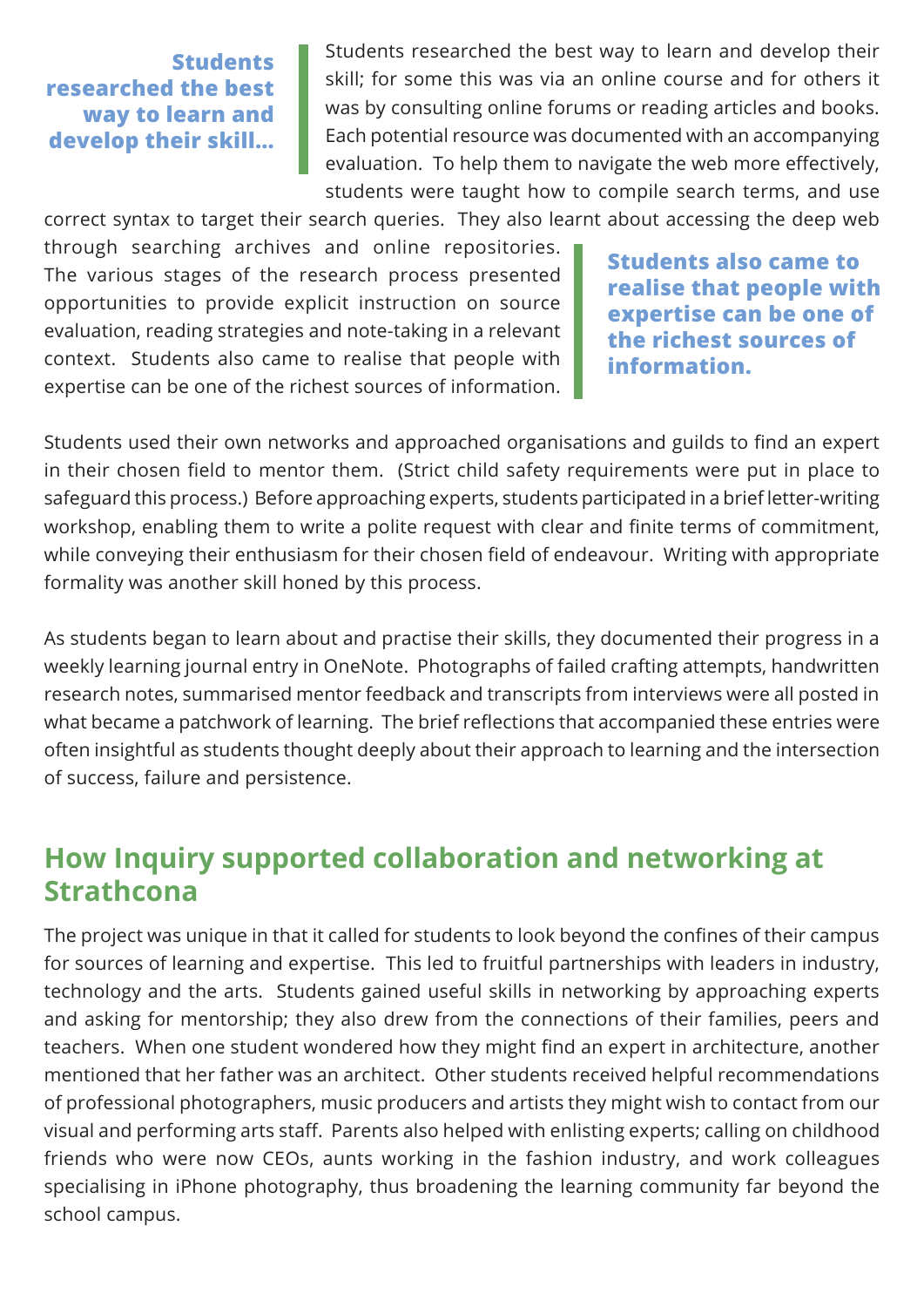As this challenge required a substantial time commitment from students to practise their selected skill at home, parents had the opportunity to become more involved in their daughters' learning. John Hattie (2009), noted that while the influence of parental involvement in education varied according to type, students consistently benefited from the encouragement and expectations of their parents. This type of positive involvement was evident in the program. Parents and siblings not only showed their support recruiting mentors, they also sourced wood whittling tools (soft wood carving), modelled clothing (sustainable fashion), taste tested cakes (cake decorating) and travelled to deserted city locations at night with their daughter (film-making). Therefore, in many instances, a student project became a family collaboration.

The primary collaboration was of course between student and expert mentor. The important role of expert mentors to support skill acquisition is affirmed by Lev Vygotsky in his writing on 'The More Knowledgeable Other' (McLeod, 2020). Students received helpful feedback and encouragement from their mentors during lockdown via a range of communication methods such as email, telephone, online platforms and Microsoft Teams. One student filmed her crafting technique and received feedback, equipment suggestions and demonstrations from her expert via the educational video platform Flipgrid. Students were inspired to learn from people who were passionate about and skilled in their field, and the exchanges between mentors and students undoubtedly contributed to their learning and motivation. Students also learnt invaluable social lessons, such as valuing mentors' time, showing consideration by being prepared for meetings, and thanking them appropriately.

**Students found that having tasks visible to the whole group increased their motivation and brought a communal aspect to the often-solitary task of practising and mastering a skill.**

Finally, students collaborated with each other in weekly small group meetings throughout the project. Each group met in its own Microsoft Teams channel, where they shared their successes and challenges each week. They also used a shared Microsoft Task Manager page to set weekly goals and monitor their progress. Students found that having tasks visible to the whole group increased their motivation and brought a communal aspect to the often-solitary task of practising and mastering a skill.

#### **Outcomes**

The challenge culminated in a Digital Showcase, in which students proudly presented their work and process to the Year 8 Cohort. Students and teachers participated in an Auslan workshop, watched digital art and photo editing demonstrations, and tried out the basics of crochet as part of the showcase offerings. The presentations were well-received by students and staff, and the student presenters were gratified by the encouraging feedback offered by their classmates.

However, the most pleasing result was not the students' final product, but the confidence and independence they had **…the most pleasing result was not the students' final product, but the confidence and independence they had gained as self-directed learners.**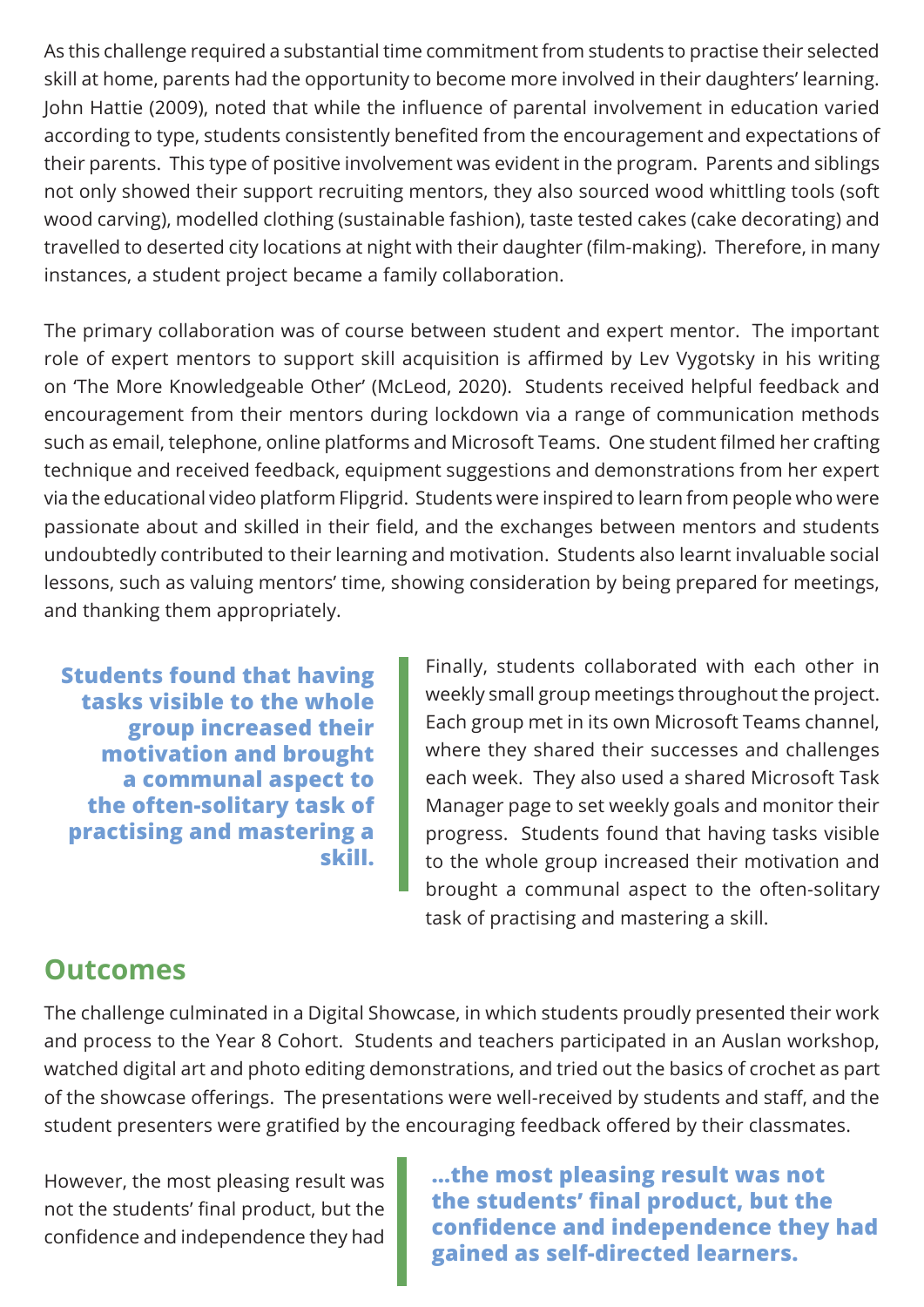gained as self-directed learners. Their development was evident through their reflections after completing the challenge:

*"I learnt that it was okay to take it one step at a time and that I can't get really good at something in a day. It takes time but if I put in the work I can do it."* 

*"I learnt that I need to encourage myself to do work and set a task at the start of the week to complete, otherwise I just procrastinate all week."* 

*"I learnt that I can do a lot of things and that in only 10 weeks I can learn a whole new skill that I didn't know I could be any good at."*

**"I learnt that although [learning something new] may look complicated, it may be much easier than it looks."**

*"I learnt that although [learning something new] may look complicated, it may be much easier than it looks."*

The ASLA and ALIA joint statement regarding school libraries sets out a compelling case for the tangible benefits libraries bring to their school communities. By providing opportunities for independent inquiry, research and collaboration, school libraries are uniquely placed to cater to equip and challenge gifted students.

#### **References**

ALIA 2019 ALIA-ASLA joint statement on library and information services in schools, ALIA Retrieved September 30 2019 from < **[https://www.alia.org.au/about-alia/policies-standards-and](https://www.alia.org.au/about-alia/policies-standards-and-guidelines/alia-asla-joint-statement-library-and-information-services-schools)[guidelines/alia-asla-joint-statement-library-and-information-services-schools](https://www.alia.org.au/about-alia/policies-standards-and-guidelines/alia-asla-joint-statement-library-and-information-services-schools)**>.

Donald, B (2016). *Stanford researchers find students have trouble judging the credibility of information online*, Stanford Graduate School of Education, Retrieved October 25, 2019 < **[https://ed.stanford.](https://ed.stanford.edu/news/stanford-researchers-find-students-have-trouble-judging-credibility-information-online) [edu/news/stanford-researchers-find-students-have-trouble-judging-credibility](https://ed.stanford.edu/news/stanford-researchers-find-students-have-trouble-judging-credibility-information-online)[information-online](https://ed.stanford.edu/news/stanford-researchers-find-students-have-trouble-judging-credibility-information-online)**>

Gagné F (2009). Building gifts into talents: Detailed overview of the DMGT 2.0. *Leading change in gifted education: The festschrift of Dr.* 61-80. Retrieved 25 October 2019 <**[https://www.](https://www.researchgate.net/publication/287583969_Building_gifts_into_talents_Detailed_overview_of_the_DMGT_20) [researchgate.net/publication/287583969\\_Building\\_gifts\\_into\\_talents\\_Detailed\\_overview\\_](https://www.researchgate.net/publication/287583969_Building_gifts_into_talents_Detailed_overview_of_the_DMGT_20) [of\\_the\\_DMGT\\_20](https://www.researchgate.net/publication/287583969_Building_gifts_into_talents_Detailed_overview_of_the_DMGT_20)**>.

Hattie, J., (2009). V*isible Learning: A Synthesis Of Over 800 Meta-Analyses Relating To Achievement*. 1st ed. New York: Routledge.

Kulthau C, Maniotes L, Caspari A, (2015). *Guided Inquiry: Learning in the 21st Century 2nd Ed*, Libraries Unlimited.

McLeod, S. A. (2018). *Lev Vygotsky*. Simply Psychology. Retrieved 18 October 2020 <**[https://www.](https://www.simplypsychology.org/vygotsky.html) [simplypsychology.org/vygotsky.html](https://www.simplypsychology.org/vygotsky.html)**>.

Repinc U & Primoz J (2013). Guided Inquiry Projects: Enrichment for Gifted Pupils. *School Libraries Worldwide* 19, 1, 114-27. Retrieved 29 September 2019 <**[https://primo-direct-apac.hosted.](https://primo-direct-apac.hosted.exlibrisgroup.com/permalink/f/aqirjb/TN_proquest1338076211) [exlibrisgroup.com/permalink/f/aqirjb/TN\\_proquest1338076211](https://primo-direct-apac.hosted.exlibrisgroup.com/permalink/f/aqirjb/TN_proquest1338076211)**>.